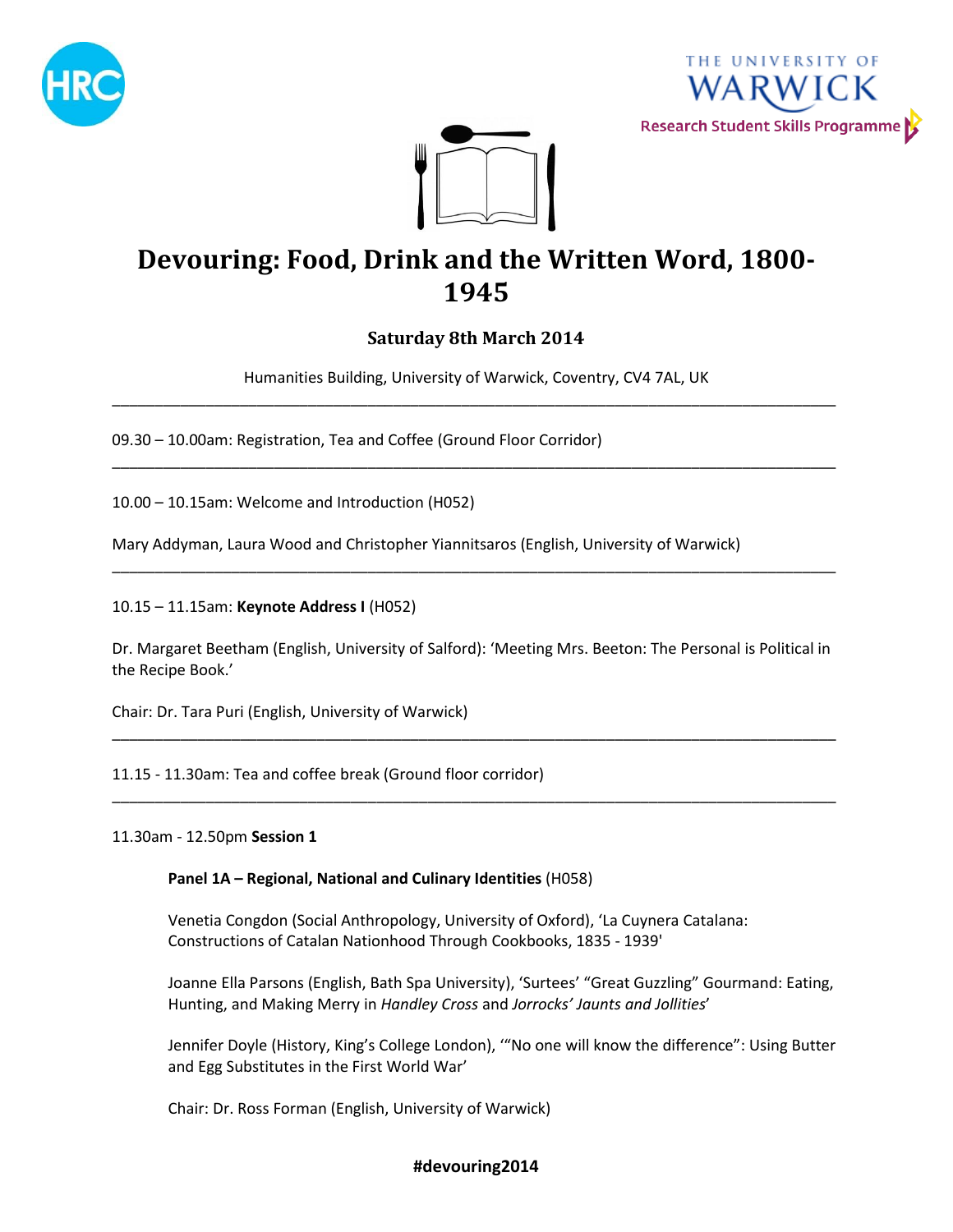# **Panel 1B - Aspirational Consumption** (H060)

Lesley Steinitz (History, University of Cambridge), 'The Tales They Told: The Creation of the Healthy Ideal Through Branded Food Advertising, 1890-1918'

Graham Harding (History, University of Cambridge), '"A change comes over the spirit of your vision": Champagne in England, 1860-1944'

Dr. Corinna Peniston-Bird (History, University of Lancaster), '"Yes, We had no Bananas": Sharing Memories of the Second World War'

\_\_\_\_\_\_\_\_\_\_\_\_\_\_\_\_\_\_\_\_\_\_\_\_\_\_\_\_\_\_\_\_\_\_\_\_\_\_\_\_\_\_\_\_\_\_\_\_\_\_\_\_\_\_\_\_\_\_\_\_\_\_\_\_\_\_\_\_\_\_\_\_\_\_\_\_\_\_\_\_\_\_\_\_\_

\_\_\_\_\_\_\_\_\_\_\_\_\_\_\_\_\_\_\_\_\_\_\_\_\_\_\_\_\_\_\_\_\_\_\_\_\_\_\_\_\_\_\_\_\_\_\_\_\_\_\_\_\_\_\_\_\_\_\_\_\_\_\_\_\_\_\_\_\_\_\_\_\_\_\_\_\_\_\_\_\_\_\_\_\_

\_\_\_\_\_\_\_\_\_\_\_\_\_\_\_\_\_\_\_\_\_\_\_\_\_\_\_\_\_\_\_\_\_\_\_\_\_\_\_\_\_\_\_\_\_\_\_\_\_\_\_\_\_\_\_\_\_\_\_\_\_\_\_\_\_\_\_\_\_\_\_\_\_\_\_\_\_\_\_\_\_\_\_\_\_

Chair: Dr. Elizabeth Collingham (History, University of Warwick)

# 12.50 – 1.00pm: Presentation by AVM Curiosities (H052)

# 1.00 – 2.00pm: Lunch (Ground Floor Corridor)

### 2.00 - 3.20pm: **Session 2**

# **Panel 2A – Interrogating Excess** (H058)

Abigail Dennis (English, University of Toronto), '"Shamefaced shamelessness": Gluttons and Gourmands in Thackeray's Gustative Writing'

Dr. Jonathan Buckmaster (English, Royal Holloway, University of London), '''I'll be content to eat my own head, Sir!": Grimwig, Grimaldi and Excessive Consumption in the Dickens Pantomime'

Dr. Charlotte Boyce (English, University of Portsmouth), 'Onions and Honey, Roast Spiders and Chutney: Unusual Appetites and Idiosyncratic Eating Habits in Edward Lear's Nonsense Verse'

Chair: Nicholas Collins (English, University of Warwick)

### **Panel 2B – (Un)Satisfied Appetites** (H060)

Dr. Angelica Michelis (English, Manchester Metropolitan University), 'Feeding the Vampire: The Ravenous Hunger of the *fin de siècle*'

Dr. Lesa Scholl (English, University of Queensland), 'The Rhetoric of Taste: Reform, Hunger and Consumption in Elizabeth Gaskell's *Mary Barton*'

Dr. Paul Vlitos (English, University of Surrey), 'Supplying the Mob with the Food it Likes': Taste, Appetite and the Literary Marketplace in George Gissing's *New Grub Street* and *Will Warburton*'

Chair: Dr. Emma Francis (English, University of Warwick)

### **#devouring2014**